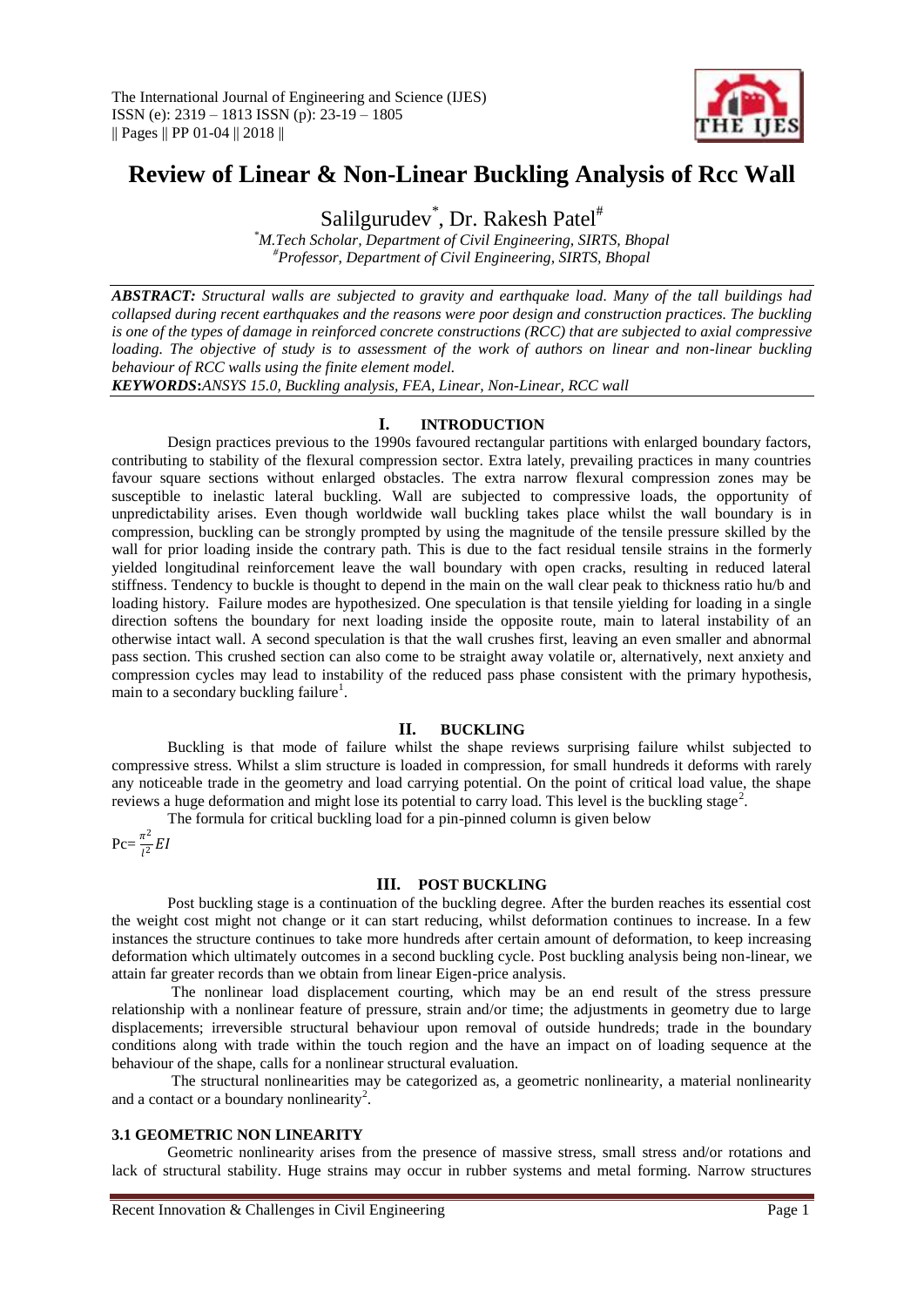along with bars and skinny plates may experience large displacements and rotations with small strains. Prepressured systems with small lines and displacements may additionally go through a loss of balance via buckling.

Geometric non-linearity may be categorized in types,

Large Deflection and rotation: If the structure undergoes huge displacements as compared to its smallest dimension and rotations to such an extent that it's original dimensions and position, as well as the loading path, change drastically, the huge deflection ad rotation analysis comes turns into important.

Stress Stiffening: while the pressure in one course affects the stiffness in different course strain stiffening takes place. A structure, having little or no stiffness in compression, but having large stiffness in anxiety well-known shows this behaviour<sup>2</sup>.

### **3.2 MATERIAL NON LINEARITY**

Material nonlinearities stand up from the presence of time independent behaviour such as plasticity, time established behaviour inclusive of creep and viscoelastic / viscoplastic behaviour in which both plasticity and creep effects arise simultaneously.

These may also bring about irreversible structural behaviour. Non-linear behaviour in ANSYS is characterised as, Plasticity- everlasting time impartial deformation.

Creep: everlasting, time structured deformation.

Non-linear elastic: non-linear strain strain curve, shape returns to unique country on unloading, no everlasting deformation.

Viscoelasticity: Time structured deformation beneath consistent load. Structure returns to unique state upon unloading.

Hyper elasticity: Rubber - like materials<sup>2</sup>.

## **3.3 CONTACT NON LINEARITY**

Nonlinearity because of contact conditions arises because the prescribed displacements on the boundary depend upon the deformation of the structure<sup>2</sup>.

## **IV. PARAMETERS INFLUENCES THE LOAD CARRYING CAPACITY OF RC WALL 4.1 SLENDERNESS RATIO**

The load carrying potential of structural concrete walls depends on its slenderness ratio. Their layout is similar to the layout of layout of masonry partitions and is lesser of the following two ratios:

(a) Ratio of powerful height along vertical direction and thickness  $=$  He/t

(b) Ratio of effective duration along the horizontal path and thickness = Le/t.

Wherein He's the effective peak and t the thickness and effective length of simple walls is Le.

As in step with IS 456, whilst the slenderness ratio is equal to or extra than 12, walls are taken into consideration slim. And in keeping with BS 8110, partitions are narrow when this ratio exceeds 15 for a braced wall and 10 for unbraced wall. Slim walls may have a decrease last energy. Effect of slenderness ratio is major in case of high strength concrete walls than normal energy concrete walls. Brief partitions or less narrow partitions fail by crushing on the compressed face and bending at the tension face, whilst slender partitions can also additionally fail through buckling<sup>4</sup>.

## **4.2 PERCENTAGE OF REINFORCEMENT**

Reinforced concrete wall is designed as a compression member. Reinforced concrete wall is utilized in case wherein beam is not supplied and load from the slab is heavy or whilst the masonry wall thickness is restricted.

Reinforced concrete wall is assessed as:

simple concrete wall, whilst reinforcement < 0.4%

Reinforced concrete wall, when reinforcement >0.four%

Load from slab is transferred as axial load to wall. Whilst depth is big, it is referred to as RC wall. Layout is similar to a RC column, breadth same to thickness of wall and intensity equal to 1m. RCC Wall is designed as: Axially loaded wall

Axially loaded with uniaxial bending<sup>5</sup>

## **V. LITERATURE SURVEYED**

Discussed the possibilities of modelling reinforcement details of models of reinforced concrete in practical use. The structure of the analytical studies was modelled in a Finite Element software ANSYS. The samples are modelled as (i) a discrete model and (ii) a smeared model. It reports the results of the analysis of the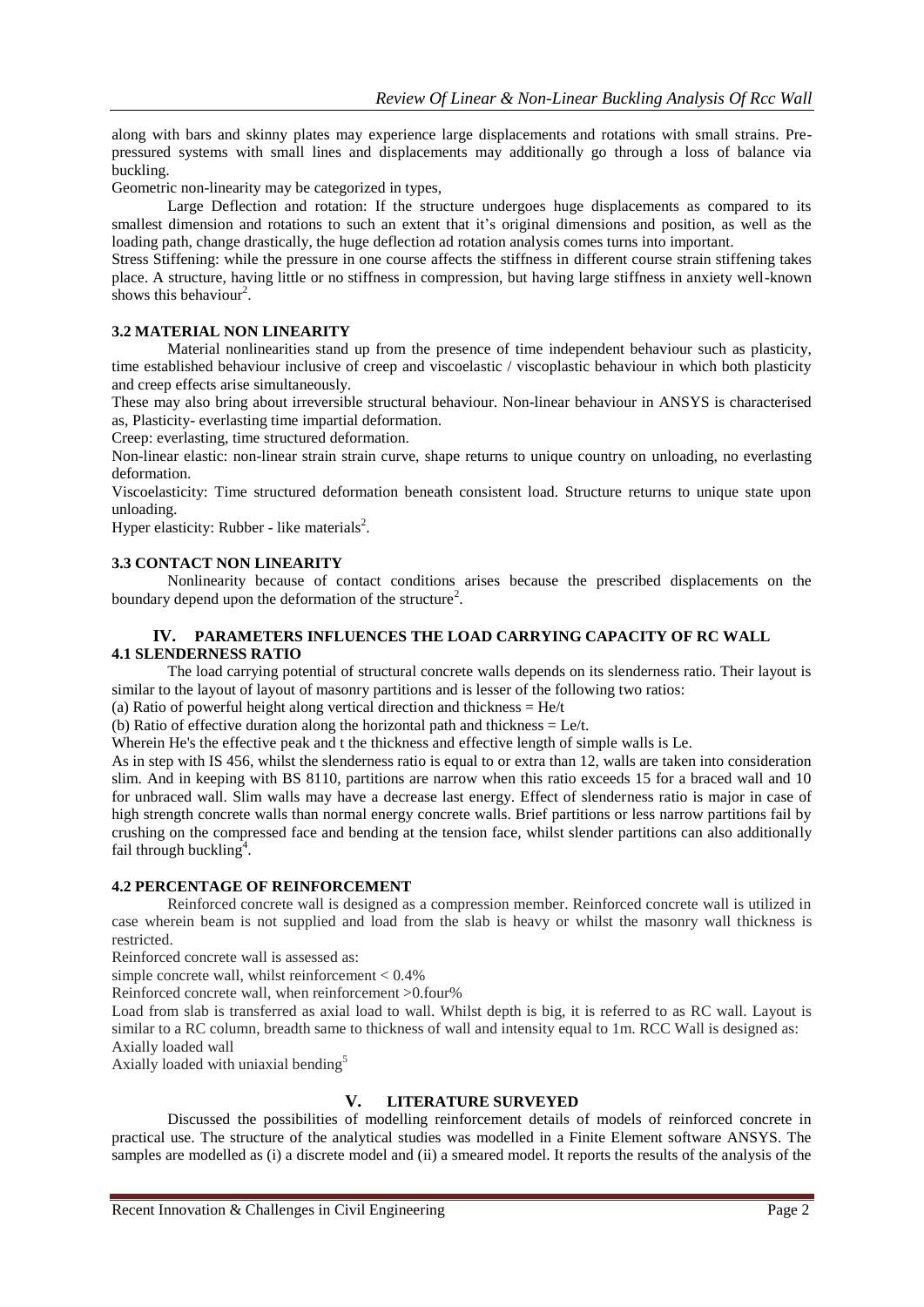flanged shear wall with two different types of modelling under cyclic load. The consequences of minor changes in modelling are discussed and it is shown that the two models produce satisfactory results<sup>6</sup>.

Presented themselves for buckling of sections subject to cycles of inelastic stress and compression strain. The theory is applied to tests of reinforced concrete prisms and one Chilean building (Alto Huerto), which had a curved wall after the earthquake in Chile in 2010. They concluded that buckling is not a failure after crushing of wall<sup>7</sup>.

Completed finite element analysis of the double-walled steel-concrete composite scissor wall is performed to simulate the entire process behaviour of the scissor wall. The load displacement relationship is obtained and the slippage property of the steel sheet concrete connection is also intensively investigated by maintaining the spring elements on the interface. Finally, the influence of the axial compression ratio and the steel sheet thickness is presented by a parametric analysis. The conclusions drawn from the analysis are that the maximum slippage of the shear wall takes place on the tension side of the wall bottom where the concrete tears and the axial force moment curve has a parabolic property. The relevant conclusions are useful for the routine  $design<sup>8</sup>$ .

Investigates the behaviour of an explosion of reinforced concrete subject to air-jet loading. In this study, an armed concrete blasting wall was designed to withstand a radius load for the capacity of 5 kg of TNT at a distance of 2 meters. The thickness of the explosion wall is 250 mm and the height is 4500 mm. AUTODYN 3D hydrocode software was used to simulate the behaviour of the reinforced concrete blast wall with air jets. A total of four different load weights from TNT, representing a minimum payload of person or vehicle to carry an explosive, were simulated at a distance of 2 meters from the explosive wall. These explosive capacity representative bombs are hand-carried bomb by personnel with a load capacity of 5 kg, motorcycle 50 kg, car 400 kg and also with the capacity of 1500 kg of TNT explosive. The simulation results show that the explosive wall increased the explosion load to 5 kg and had slight damage to the wall if it was subjected to 50 kg TNT loading weight, but the explosives wall failed when exposed to 400 kg and 1500 kg TNT loading weight at a distance of 2 meters. The results show that the simulation results with AUTODYN 3D simulation software are comparable with the design data $\degree$ .

Explores the impacts of variety of folding parameters and incorporation of infill plate opening on the auxiliary execution of trapezoidally corrugated SPSWs under monotonic stacking through limited component recreation utilizing ANSYS. Clasping steadiness, solidness, quality, and flexibility exhibitions of various SPSW models created in light of web-plate thickness, folding edge, and opening size parameters are explored. Square openings are actualized at the focal point of the infill plates with regions equivalent to 5, 10, 15, 20, 25, and 30 percent of the web-plate out-of-plane anticipated region. The exactness of the limited component displaying is confirmed through correlation of numerical and exploratory outcomes. Discoveries of study demonstrate that appropriate outline of the limit outline individuals and ideal choice of the web-plate thickness and additionally folding parameters can bring about alluring execution of steel shear dividers with trapezoidally-ridged and punctured infill plates, especially in spite of the adverse impacts of web-plate opening, as incompletely appeared in their work $10$ .

Presents a comprehensive study of concrete wall against this dynamic loading. Concrete wall subjected to blast loading is modelled in Finite Element package ANSYS and then analysed in AUTODYN with and without steel plate to study the impact of blast loading<sup>11</sup> .

#### **VI. CONCLUSION**

From above literature assessment we have seen that so many numbers of works has been completed on shear wall for non-linear analysis investigation and the behaviour underneath seismic reaction in RC structural walls. Be that as it is able to, the work has no longer been accomplished on percent reinforcement on boundary detail and the thickness of boundary element for a particular height of the building.

It's miles moreover certain that many issues diagnosed with the prediction of buckling behaviour of bars in bolstered concrete wall will stay uncertain due to absence of adequate data and dependable fashions. greater paintings is needed on the parameters impacting buckling reaction of bars in reinforced concrete wall, as an example, such as effective buckling period, interactions among longitudinal bars, loading pattern<sup>3</sup>.

#### **REFERENCES**

- [1]. P. F. Parra, J. P. Moehle (2014). Lateral Buckling In Reinforced Concrete Walls, Tenth U.S. National Conference on Earthquake Engineering Frontiers of Earthquake Engineering, July 21-25, Alaska.
- [2]. Deshpande (2010). Buckling and Post Buckling of Structural Components.University of Texas, Texas, Arlington.
- [3]. Jyoti S. Tekavde, Dr. S.S. Angalekar (2016). Non Linear Buckling Analysis of Reinforced Concrete Wall by Using Different Parameters, International Journal of Engineering Sciences & Research Technology, 5(7), 676-681.
- [4]. Jaseela C A, P R Sreemahadevan Pillai (2017). Review on concrete structural wall with openings. International Research Journal of Engineering and Technology. 4 (3). 1641-1644.
- [5]. The Constructor Civil Engineering Home. https://theconstructor.org/structural-engg/design-of-reinforced-concrete-wall/6859/. 24th Jan. 2018.